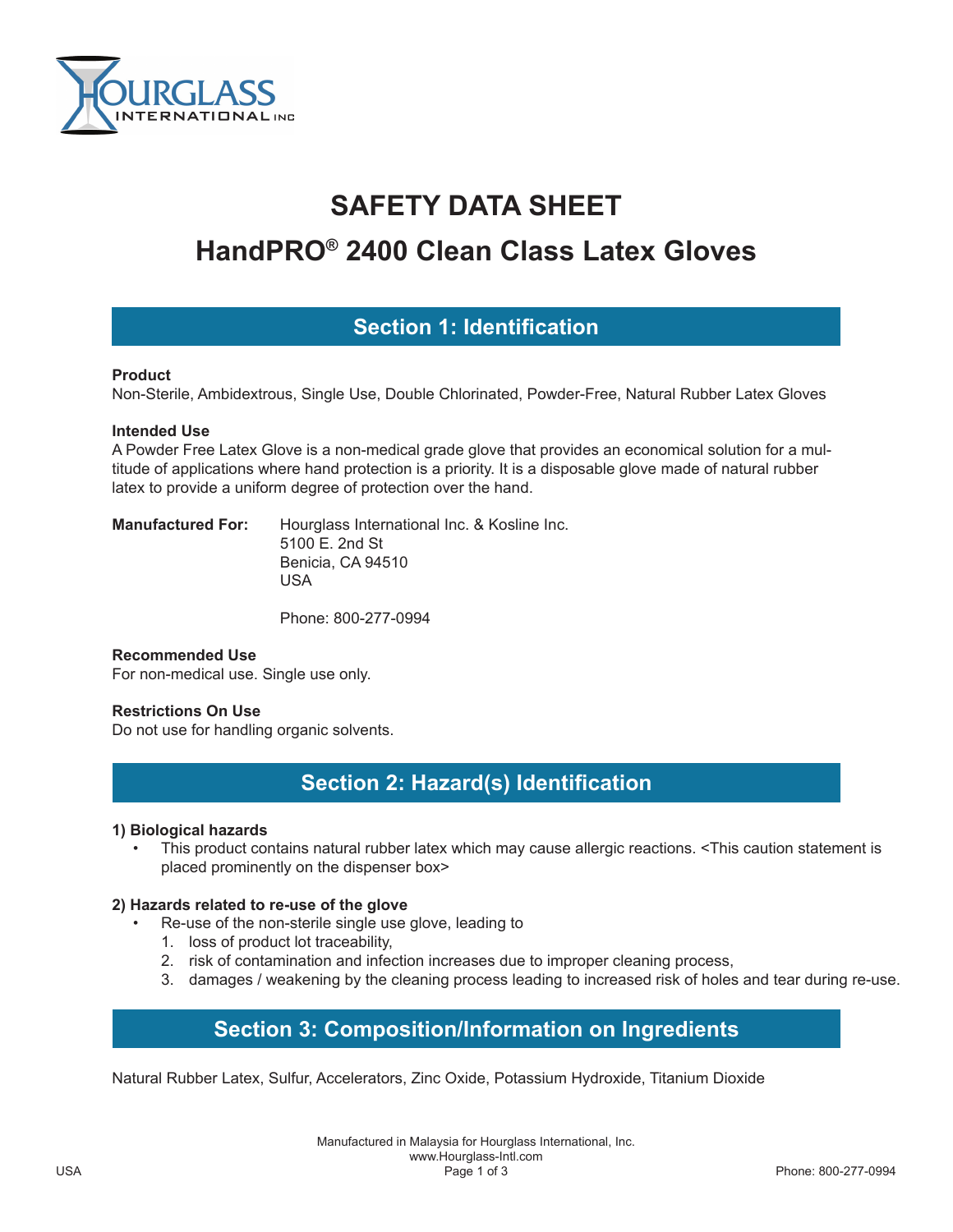# **Section 4: First-Aid Measures**

None, as glove is non-hazardous.

# **Section 5: Fire-Fighting Measures**

**Extinguishing Media** : Foam, Carbon Dioxide and Water

**Flash Point** : N/A

#### **Section 6: Accidental Release Measures**

None.

### **Section 7: Handling and Storage**

- The product should be stored in a cool, dry place avoiding exposure to direct sunlight, high temperature and humidity.
- After the package is open, direct sunlight, fluorescent lighting and devices generating ozone should be avoided, and the product should be kept away from X-ray apparatus.
- Do not store these gloves with organic solvents as these solvents can degrade the glove.
- Ventilation is not necessary under normal storage condition.

## **Section 8: Exposure Controls/Personal Protection**

None.

### **Section 9: Physical and Chemical Properties**

**1) Feature**

 Non-Sterile, Powder-Free, Double Chlorinated, Single Use, Beaded Cuff, Ambidextrous, Latex Gloves

**2) Form**

Soft solid form

**3) Color**

**Natural** 

### **Section 10: Stability and Reactivity**

Stability : Stable Condition to Avoid : None Incompatible Material : None

> Manufactured in Malaysia for Hourglass International, Inc. www.Hourglass-Intl.com<br>Page 2 of 3